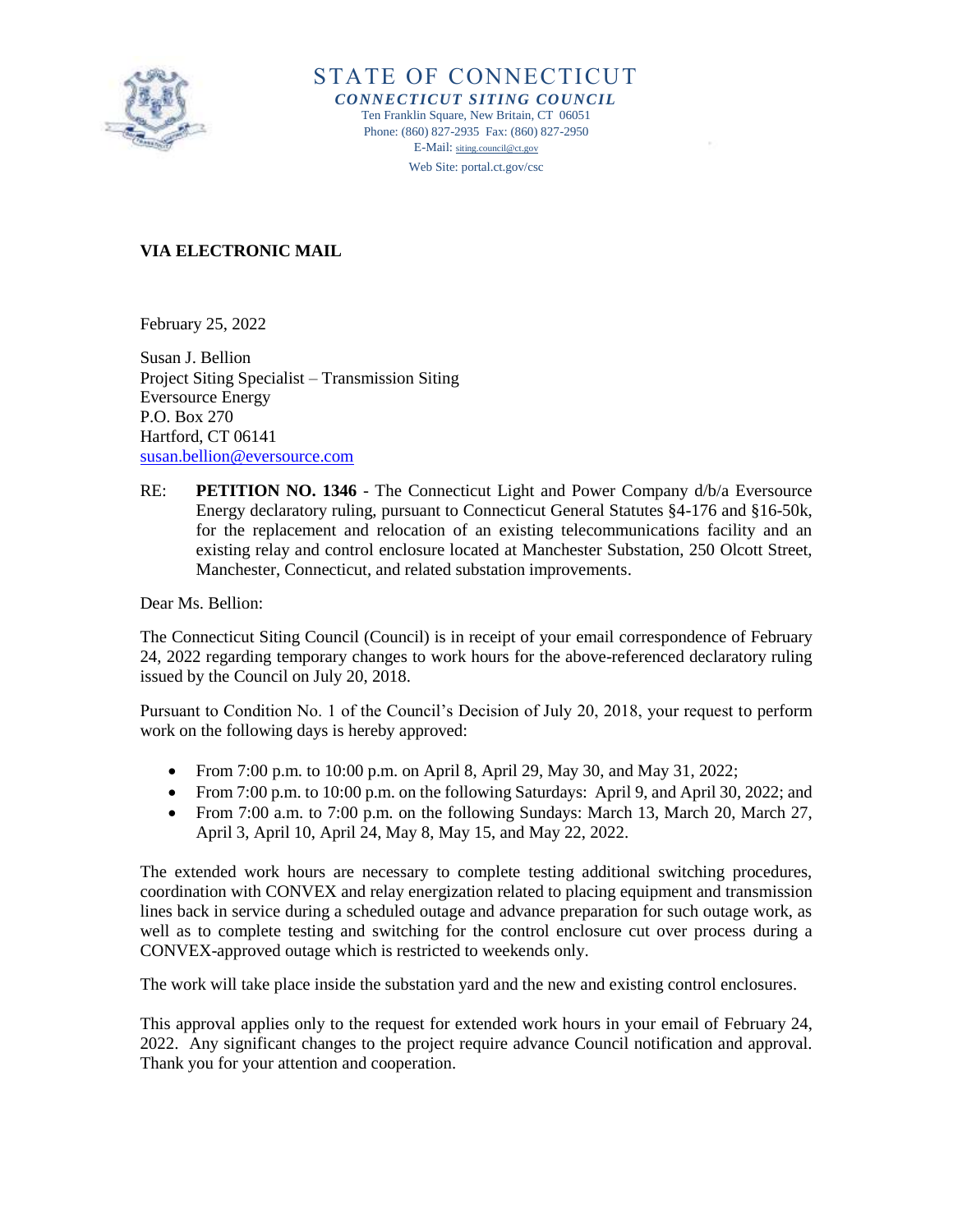Petition 1346 Extended Work Hours Decision February 25, 2022 Page 2 of 3

Sincerely,

Melinkhal

Melanie A. Bachman Executive Director

MB/MP

c: Kathleen M. Shanley, Manager – Transmission Siting, Eversource Energy (kathleen.shanley@eversource.com) The Honorable Jay Moran, Mayor, Town of Manchester [\(jmoran@manchesterct.gov\)](mailto:jmoran@manchesterct.gov)